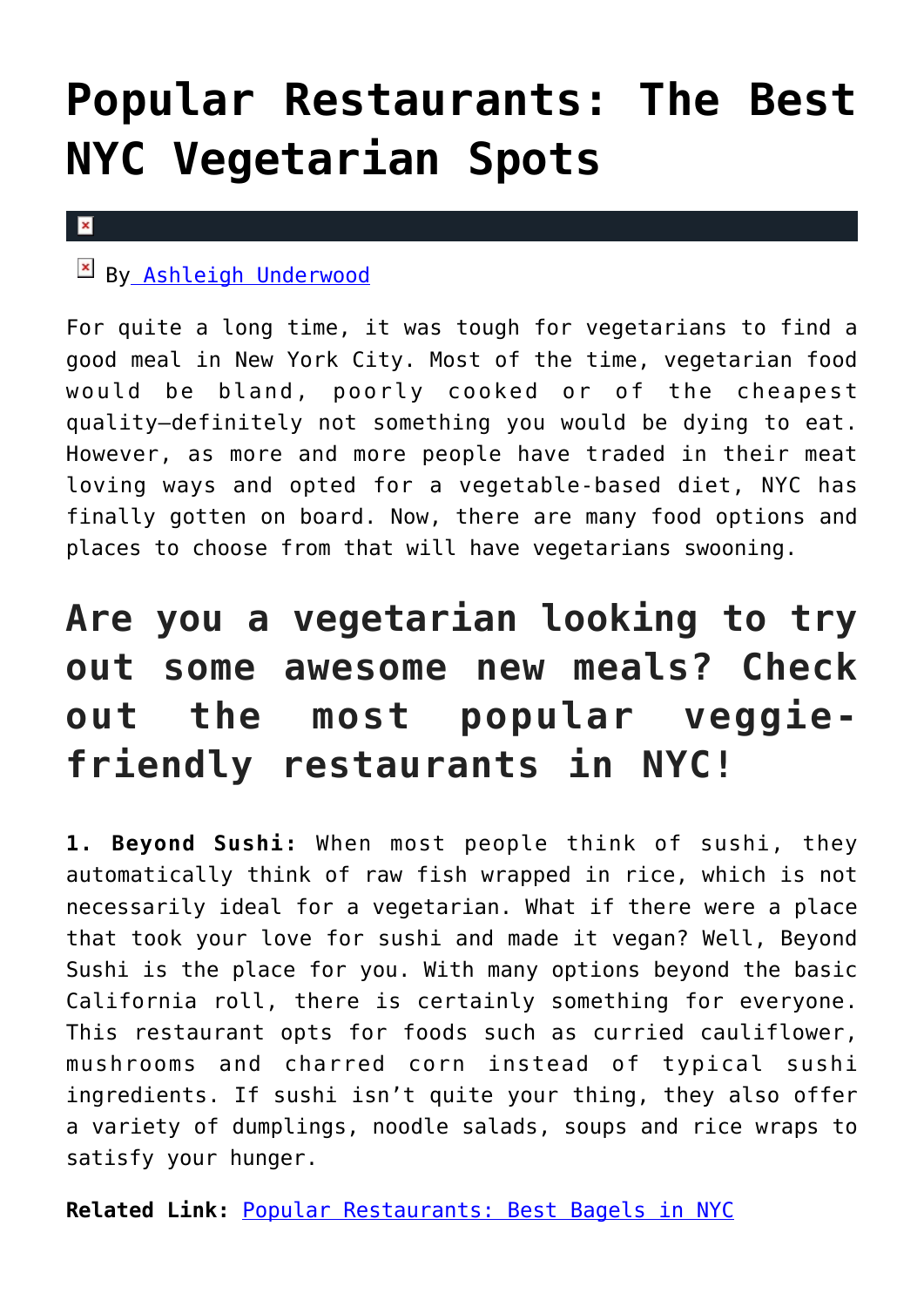**2. Dirt Candy:** If you are on the hunt for the most popular restaurant, this place should definitely be on your list. Dirty Candy was the first vegetarian-focused restaurant in NYC, and it has not disappointed their customers since opening many years ago. While offering brunch, dinner, dessert and a drink menu, their options are quite extensive. For brunch, there are a variety of à la carte choices with their most popular being the Brussels sprouts tacos. For dinner, they do not serve à la carte, however guests are welcome to choose from either a five or 10 course meal with a wide range of veggie options.

**Related Link:** [5 Famous NY Restaurants to Visit if You Want to](http://cupidspulse.com/118819/popular-restaurants-best-bagels-nyc/) [Spot One of Your Favorite Celebrities](http://cupidspulse.com/118819/popular-restaurants-best-bagels-nyc/)

**3. Avant Garden:** For a special night out with a fancy setting, this is the place to be. With a quaint and intimate atmosphere, this place is perfect for celebrating a special occasion. While, this place is on the more expensive side, all the reviews point to it being well worth the money. If you're very hungry, expect to try many of their menu options, since their portions are fairly small. Also, check out their menu before you go! If you go once, odds are the menu has changed since the last time you were there, as they have a rotating seasonal menu.

**Related Link:** [Famous Restaurants: Crazy Milkshakes in NYC](http://cupidspulse.com/118260/famous-restaurants-crazy-milkshakes-nyc/)

**4. Narcissa:** The menu at this popular restaurant is sure to have something for everyone! Bring along your meat eating friends, and they are sure to find something tey like as well. Their dinner options have many meat-based appetizers to choose from, and then a healthy variation of vegetable-based meals. They also have the option to order by the course, offering two appetizers, main dishes, sides and one dessert per person. Alongside their delicious food choices, Narcissa is also happy to offer local products coming from Hudson Valley Farm.